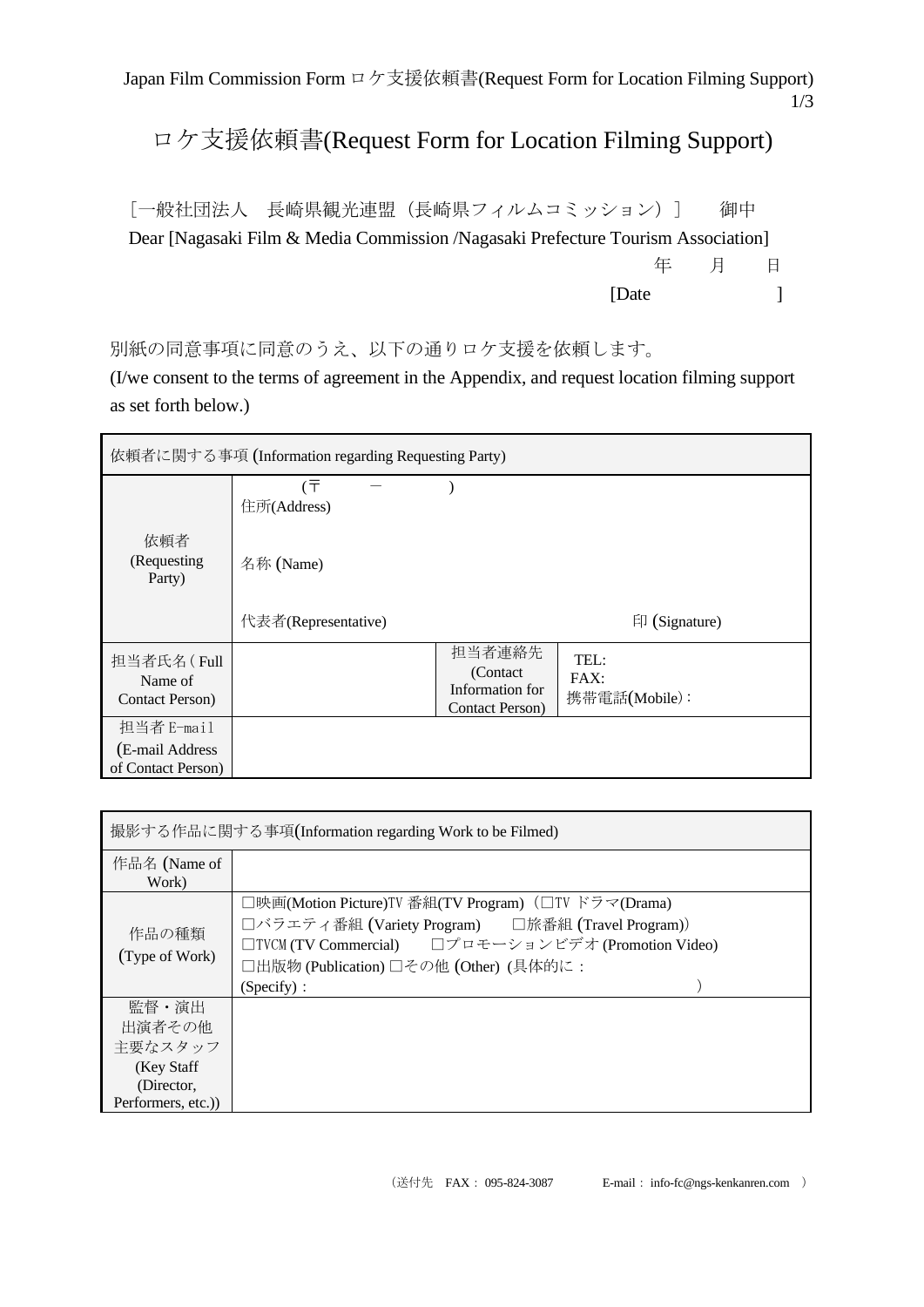Japan Film Commission Form ロケ支援依頼書(Request Form for Location Filming Support) 2/3

|                  |                                                               |                     |  | – ⊸         |
|------------------|---------------------------------------------------------------|---------------------|--|-------------|
| 作品概要             |                                                               |                     |  |             |
| シーン概要            |                                                               |                     |  |             |
| (Synopsis /      |                                                               |                     |  |             |
| Scene            |                                                               |                     |  |             |
| Description)     |                                                               |                     |  |             |
| 製作会社名            |                                                               | 配給元・放送局             |  |             |
| (Name of         |                                                               | (Distributor $/$    |  |             |
| Production       |                                                               | <b>Broadcasting</b> |  |             |
| Company)         |                                                               | Station)            |  |             |
| 公開・放映日程          |                                                               |                     |  | 予定 or 決定    |
| (Release /       |                                                               |                     |  | (Planned or |
| <b>Broadcast</b> |                                                               |                     |  |             |
| Schedule)        |                                                               |                     |  | Fixed)      |
|                  | □企画書(Proposal) □スケジュール (Schedule) □台本、脚本 (Script, Screenplay) |                     |  |             |
| 添付資料             | □スタッフ表、出演者表 (List of staff and performers)                    |                     |  |             |
| (Attached)       | □絵コンテ、イメージボード等 (Storyboard, concept art, etc.)                |                     |  |             |
| Materials)       | □その他 (Other) (具体的に(Specify):                                  |                     |  |             |
|                  |                                                               |                     |  |             |
|                  |                                                               |                     |  |             |

| 撮影現場に関する事項(Information regarding Filming Location)        |                                                                                                                                                                                  |                                                                     |
|-----------------------------------------------------------|----------------------------------------------------------------------------------------------------------------------------------------------------------------------------------|---------------------------------------------------------------------|
| ロケハン日程<br>(Location)<br>Scouting<br>Schedule)             | ~ 年 月 日のうち<br>年<br>月<br>$\Box$<br>] days during the following period:<br>[Date]<br>[Date]                                                                                        | 日間<br>予定 or 決定<br>(Planned or<br>Fixed)                             |
| 撮影日程<br>(Filming)<br>Schedule)                            | 日のうち<br>月<br>年<br>月<br>年<br>日<br>days during the following period:<br>[Date]<br>[Date]                                                                                           | 日間<br>予定 or 決定<br>(Planned or<br>Fixed)                             |
| 現場責任者氏名<br>(Full Name of On-<br>Site Person in<br>Charge) | 現場責任者<br>連絡先(Contact<br>Information for<br><b>On-Site Person</b><br>in Charge)                                                                                                   | TEL:<br>FAX:<br>携帯電話(Mobile):                                       |
| 主なロケ予定地<br>(Planned Key<br><b>Location Sites</b> )        |                                                                                                                                                                                  |                                                                     |
| 撮影人員(Cast<br>and Crew)                                    | ロケハン<br>名<br>名(内訳:スタッフ 名・俳優 名・その他<br>ロケ<br>Location Scouting: [No. of Individuals]<br>Location Filming: [No. of Individuals] (comprised of [ ] Staff, [ ] Actors, and [ ]Others) | 名)                                                                  |
| 撮影車両<br>(Filming Vehicle)                                 | □ロケバス<br>口乗用車<br>$\exists$ ([ ] Bus(es))<br>□トラック<br>台( $\lceil$ ] Truck(s))<br>$\Box$ 1BOX<br>□その他<br>$\hat{H}$ ([] Other Vehicles)                                             | $\hat{\Box}$ [ ] Passenger Vehicle(s))<br>$\hat{\Box}$ ([ ] Van(s)) |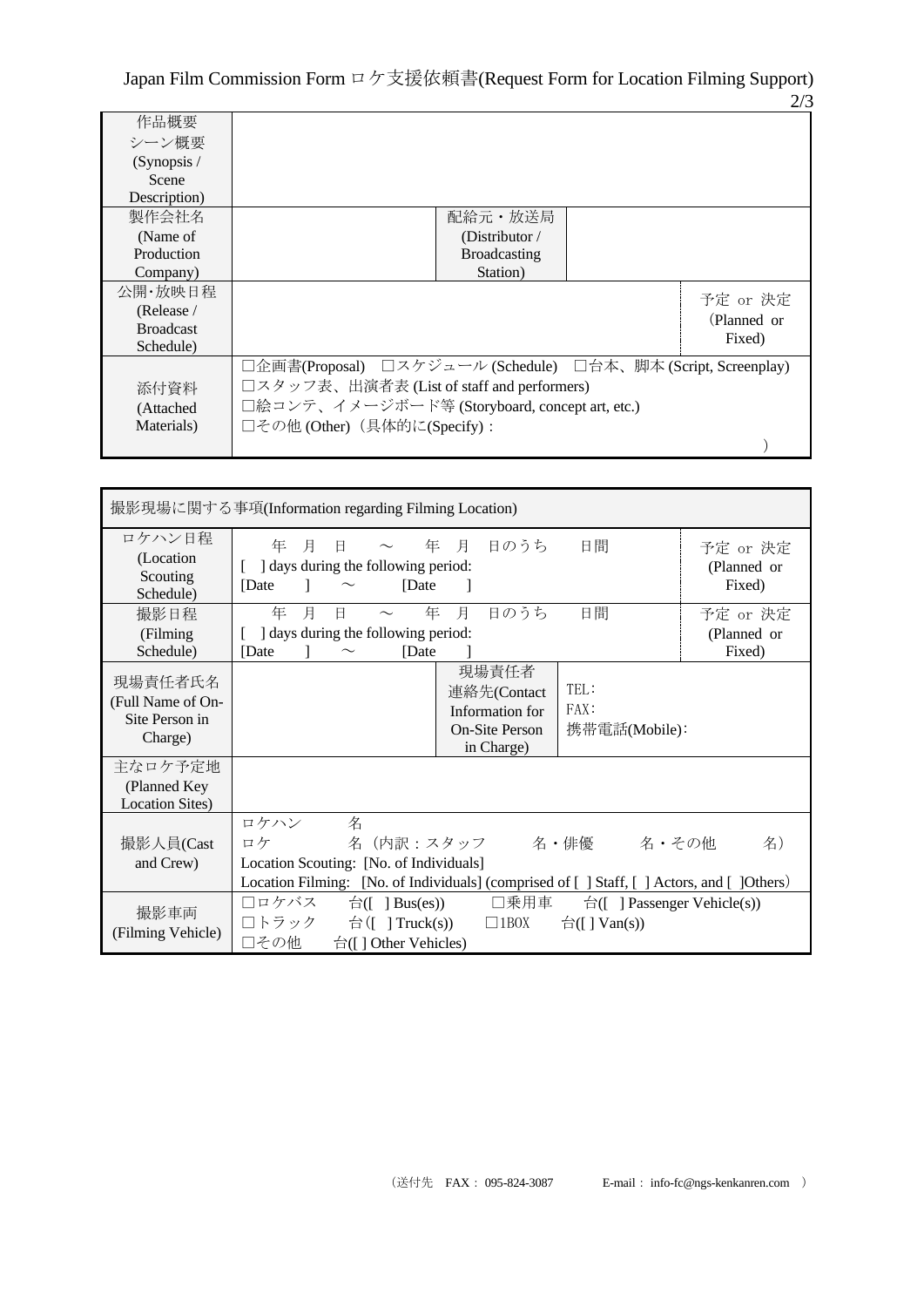|                                       | 支援内容に関する事項(Information regarding Type of Support)                                                                                                                                                                                                                                                                                                                                                                                                                                                                                                                                                                                                                                                                                                                                                                                                                                                                    |
|---------------------------------------|----------------------------------------------------------------------------------------------------------------------------------------------------------------------------------------------------------------------------------------------------------------------------------------------------------------------------------------------------------------------------------------------------------------------------------------------------------------------------------------------------------------------------------------------------------------------------------------------------------------------------------------------------------------------------------------------------------------------------------------------------------------------------------------------------------------------------------------------------------------------------------------------------------------------|
| 希望支援内容<br>(Desired Support)           | □ロケ地選定、ロケハン協力(Selection of filming location, Support for location<br>scouting) コロケハン同行、ロケ同行 (Accompanying for location scouting and/or<br>location filming)<br>□ロケーションに関する資料(地図、写真)の提供(Provision of materials relating to<br>location filming (maps, photographs))<br>□撮影協力施設の紹介 (Introduction of filming support facilities)<br>□民間、公共施設等での撮影交渉協力(Support for negotiations to film at private and<br>public facilities)<br>□撮影に関する許可手続協力(Support for permit procedures relating to filming)<br>□宿泊手配協力(Support for arranging accommodations)<br>□地元住民への協力依頼(Requesting support from local residents)<br>□現地エキストラ、出演者、現地スタッフ手配協力(Support for arrangement of local<br>extras, performers, and staff)<br>□方言指導手配協力(Support for arrangement of dialect coaching)<br>□車両、機材等備品手配協力(Support for arrangement of vehicles, equipment and other<br>materials)<br>□ケータリング協力(Catering support)<br>□その他 (Other) (具体的に(Specify): |
| その他<br>依頼に関する<br>特記事項(Special         |                                                                                                                                                                                                                                                                                                                                                                                                                                                                                                                                                                                                                                                                                                                                                                                                                                                                                                                      |
| Instructions<br>regarding<br>Request) |                                                                                                                                                                                                                                                                                                                                                                                                                                                                                                                                                                                                                                                                                                                                                                                                                                                                                                                      |

| 質問事項(Questions)                                                                                                                                                                                                                                     |                                                        |
|-----------------------------------------------------------------------------------------------------------------------------------------------------------------------------------------------------------------------------------------------------|--------------------------------------------------------|
| 一般社団法人 長崎県観光連盟(長崎県フィルム<br>コミッション)によるロケ現場の撮影<br>(出演者が映りこまないものに限る) を許可するか。<br>(Do you permit Nagasaki Film & Media Commission (Nagasaki<br>Prefecture Tourism Association) to film on location (limited to cases<br>where performers do not appear)?) | 許可する or 許可しない<br>(Permit or Do Not Permit)             |
| 一般社団法人 長崎県観光連盟 (長崎県フィルム<br>コミッション)に撮影の成果物を提出するか。<br>(Will you provide a copy of the Work to Nagasaki Film & Media<br>Commission (Nagasaki Prefecture Tourism Association)?)                                                                         | 提出する or 提出しない<br>(Will Provide or Will Not<br>Provide) |
| 作品に「一般社団法人 長崎県観光連盟(長崎県フィルムコミッ<br>ション(JFC))」のクレジットを入れることを承諾するか。<br>(Do you consent to including "Nagasaki Film & Media Commission<br>(JFC)/Nagasaki Prefecture Tourism Association" in the credits for the<br>Work?)                                 | 承諾する or 承諾しない<br>(Consent or Do Not Consent)           |
| 地元メディアによる撮影現場取材を承諾するか。<br>(Do you consent to on-location reporting by the local media?)                                                                                                                                                             | 承諾する or 承諾しない<br>(Consent or Do Not Consent)           |
| 作品ポスター、サインその他グッズ等を<br>一般社団法人 長崎県観光連盟(長崎県フィルムコミッション)<br>に提供するか。<br>Will you provide posters, signs, and other materials relating to the Work to<br>Nagasaki Film & Media Commission (Nagasaki Prefecture Tourism<br>Association)?                    | 提供する or 提供しない<br>(Will Provide or Will Not<br>Provide) |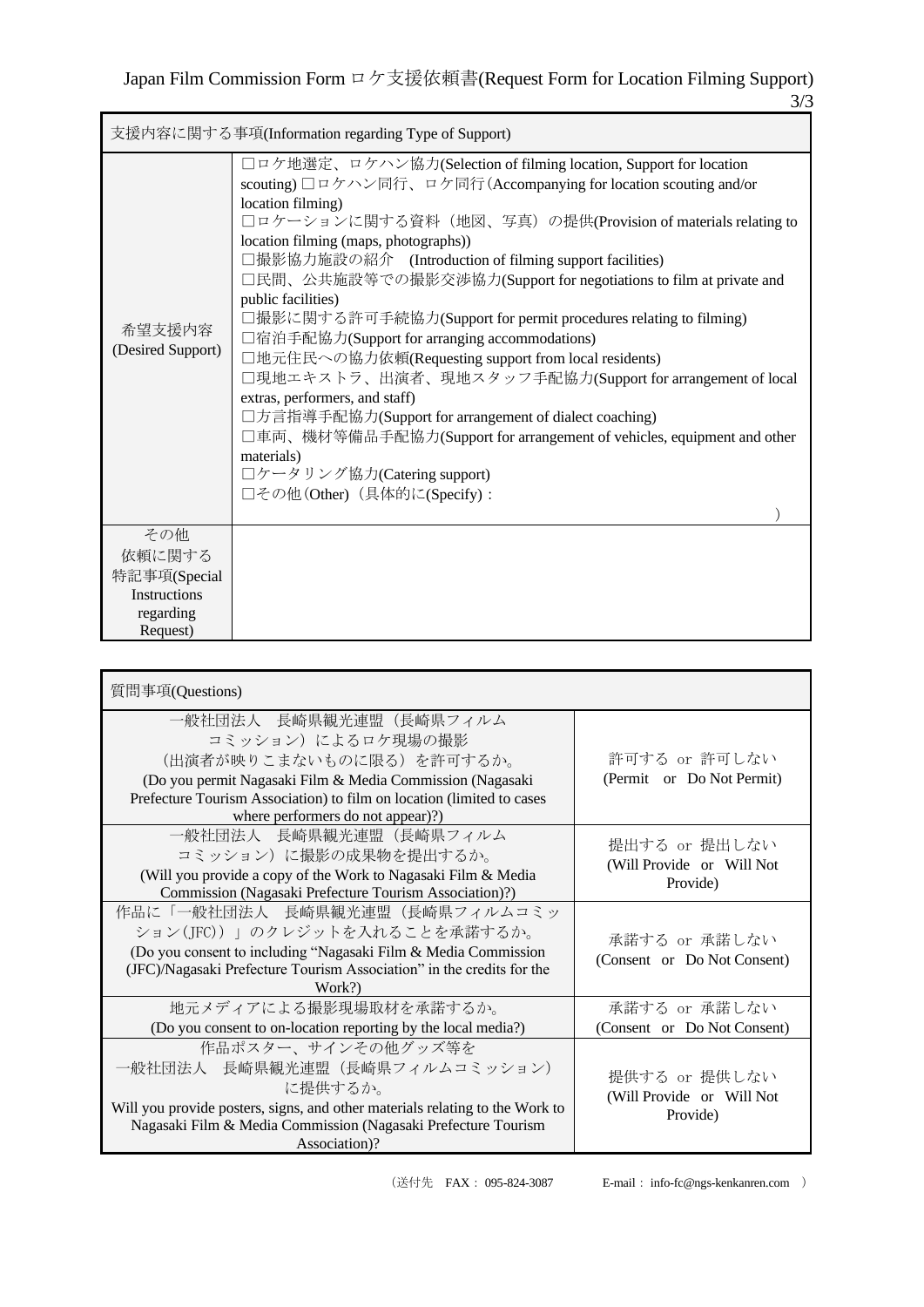依頼者は、一般社団法人 長崎県観光連盟(長崎県フ ィルムコミッション)(以下「当団体」)にロケ支援を依頼 するにあたり、以下の同意事項を了解し、遵守するもの とします。(In requesting location filming support from [Nagasaki Film & Media Commission] ("Organization"), Requesting Party understands and shall strictly comply with the following terms of agreement:)

- 1. 依頼者の一般的義務(General Obligations of Requesting Party)
	- 依頼者は、自己の責任においてロケハン及び撮 影その他の活動(以下「撮影等」)を実施するも のとします。(Requesting Party shall engage in location scouting, location filming, and other activities ("Filming") at its own responsibility.)
	- 依頼者は、撮影等において、法令等を遵守する ものとします。当団体は、依頼者が法令遵守をし ていないと判断した場合に、ロケ支援を中止す ることがあります。また、当団体の求めにより、当 団体がロケ支援を実行するために必要な協力又 は作業を行うものとします。かかる必要な協力又 は作業が行われない場合には、当団体は、ロケ 支援を実行しないことがあります。(Upon the request of Organization, Requesting Party shall provide cooperation and work that is necessary for Organization to provide location filming support. If such necessary cooperation or work is not provided, there may be cases in which Organization will not provide location filming support.)
	- 依頼者は、当団体との連絡にあたる担当者を明確 にし、変更があった場合には直ちに通知するも のとします。(Requesting Party shall strive to clearly specify the contact person for communications with Organization.)
- 2. 事故等の防止(Prevention of Accidents and the Like)
- 依頼者は、事故を防止するための最善の注意をし、 必要な措置を取るものとします。(When engaging in Filming, Requesting Party shall strictly comply with all laws and regulations and strive to prevent accidents.)
- 依頼者は、撮影等に関して事故その他のトラブル が発生したときは、警察、消防等への通報を含む 適切な措置をとるものとします。(If accidents or other problems occur in connection with Filming,

Requesting Party shall take appropriate measures, including notifying the police, fire department, and the like.)

- 撮影等に関して事故その他のトラブルが発生した 場合であって、依頼者が適切な措置を取らないと 当団体が判断したときは、依頼者は、当団体の指 示に従い直ちに撮影等を中止するものとします。 (If accidents or other problems occur in connection with Filming and Organization determines that Requesting Party will not be taking appropriate measures, Requesting Party shall immediately cancel Filming in accordance with Organization's instructions.)
	- 撮影等に関して事故その他のトラブルが発生した ときは、依頼者は、当団体に対して直ちに当該 事故その他のトラブルを報告するものとします。 (If accidents or other problems occur in connection with Filming, Requesting Party shall immediately report such accidents or other problems to Organization.)
- 3. 保険(Insurance)
- 依頼者は、撮影等に関して生ずる損害を対象とす る損害保険に加入するものとします。(Requesting Party shall take out casualty insurance covering losses that may be incurred in connection with Filming.)
- 依頼者は、当団体が紹介したエキストラ、出演者、 スタッフその他撮影等に参加する者(以下「参加 者等」)を撮影等に参加させる場合には、参加者 等に生ずる損害を保険の対象に含めるものとしま す。(If Requesting Party causes extras, performers, staff, and other individuals participating in Filming who are introduced by Organization ("Participants") to participate in Filming,
	- Requesting Party shall include losses that may be incurred by Participants in the coverage of the insurance.)
- 依頼者は、当団体の求めがあった場合は、保険 証書の写しその他依頼者が適切な損害保険に加 入したことを証明する書面を当団体に提出するも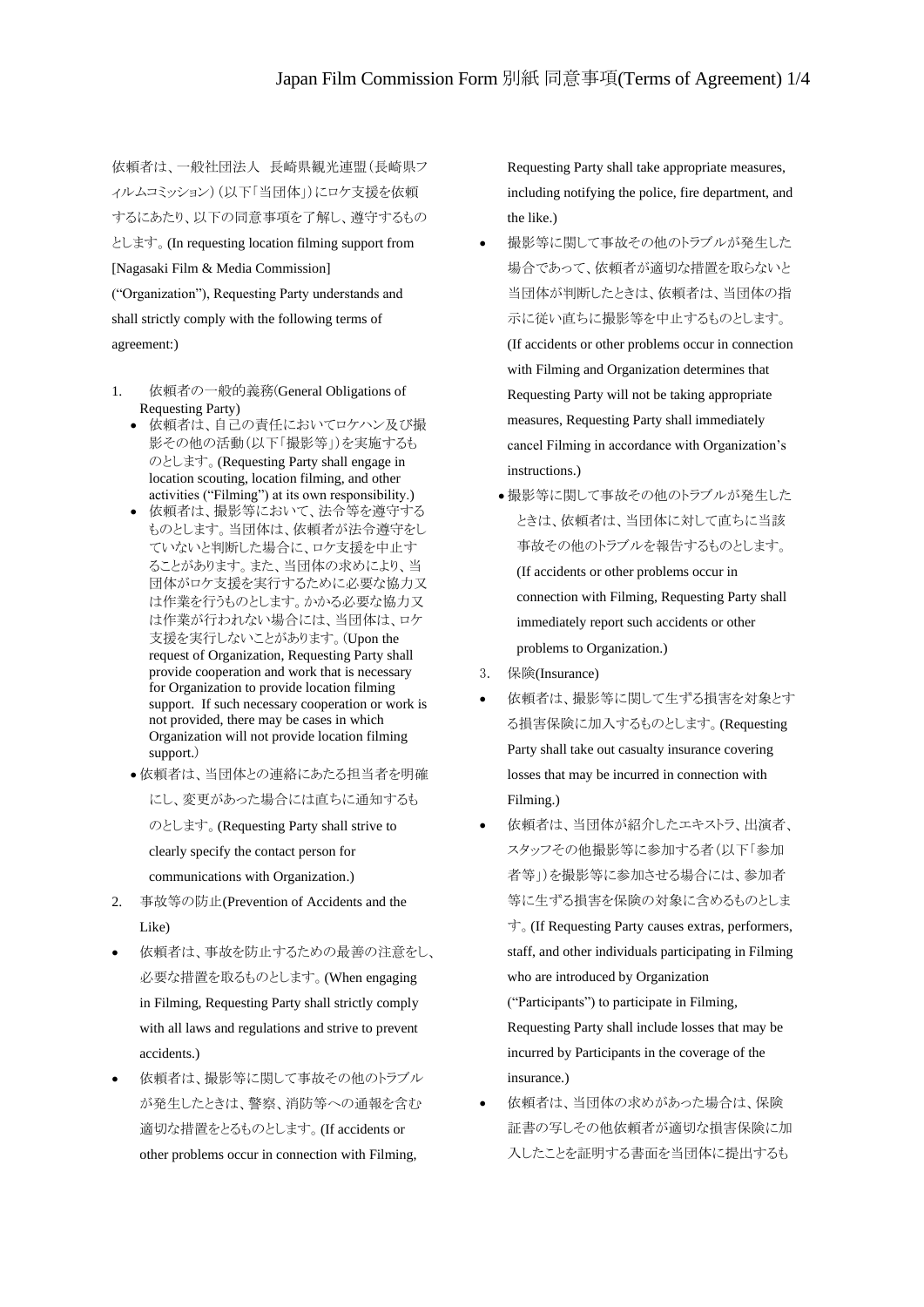のとします。(Upon the request of Organization, Requesting Party shall submit to Organization a copy of the insurance policy or other document certifying that Requesting Party has enrolled in appropriate casualty insurance.)

- 4. 地域住民の合意形成、現地における調整等(On-Site Coordination)
- 依頼者は、撮影等について、地域住民の合意形 成がなされるような必要な最善の措置を取るよう努 めるものとします。当団体は、かかる合意形成のた めの措置に関して、依頼者に助言を行うことがあり、 依頼者はかかる助言に基づき必要な措置を取る よう努めるものとします。また依頼者は、撮影等を 行う前に、当該撮影等の現場である土地建物等 の所有者又は管理者等から必要な許諾を事前に 得るものとします。(Before engaging in Filming, Requesting Party shall hold discussions with the owners or managers of the land and building that are the site of such Filming, and if such persons give instructions, Requesting Party shall strictly comply with such instructions.)
- 依頼者は、撮影等を行うに当たり、騒音、夜間照 明その他撮影等現場周辺の地域住民等の迷惑と なる行為を行なう必要がある場合は、事前に説明 会を開催するほか、当該住民等の理解を得られる よう努力するとともに、住民等への迷惑を最小限 にとどめるために合理的に必要な措置をとるものと します。(If it is necessary to make noise, use nighttime lighting, or perform other acts that will cause an inconvenience for the residents of and others in the area surrounding the site of Filming when engaging in Filming, Requesting Party shall hold an explanatory meeting in advance, strive to gain the understanding of such residents and others, and take measures that are reasonably necessary to minimize the inconvenience to residents and others. )
- 依頼者は、撮影等現場に観衆が集まった場合及 び集まることが予想される場合には、合理的に必 要とされる警備及び交通整理を行うものとします。 (If a crowd gathers on the site of Filming or it is

expected that such crowd would gather, Requesting Party shall provide security and traffic control that are reasonably necessary.)

- 依頼者は、撮影等に用いる施設の管理者等の指 示を遵守するものとします。(Requesting Party shall strictly comply with the instructions given by managers of facilities that will be used for Filming.)
- 依頼者は、撮影等に用いる施設を保全し、損害を 与えることがないように努めるものとします。また、 撮影等に用いる施設に対して、改造、造作の設置 その他加工を加える必要がある場合には、事前に かかる施設の適切な管理者等の承諾を得なけれ ばならないものとします。(Requesting Party shall maintain and strive not to cause any damage to the facilities to be used in Filming. In addition, if it is necessary to modify, install fixtures, or otherwise alter the facilities to be used in Filming, Requesting Party shall obtain the prior consent of the relevant managers or the like of such facilities.)
- 5. 第三者との関係(Relationship with Third Parties)
- 依頼者は、当団体が紹介した参加者等について、 その送迎、誘導及びスケジュール管理を依頼者 の責任で行うものとします。(Requesting Party shall, at its own responsibility, provide transportation, guidance, and schedule management for

Participants that are introduced by Organization.)

• 依頼者は、当団体が依頼者に紹介した関係者 等との間で行う契約の締結その他の取引は、す べて依頼者が自己の責任において行うものであ ることを理解し、かかる契約を遵守するものとしま す。依頼者がかかる関係者等との間でトラブル・ 紛争が発生した場合でも、当団体は一切の責任 を負わないものとします。(Upon being introduced to businesses, organizations, and facilities relating to Filming and other third parties ("Interested Parties") by Organization, Requesting Party shall promptly report to Organization the results of its negotiation with such Interested Parties. Requesting Party understands that the execution of agreements and all other dealings with Interested Parties introduced by Organization shall be performed at its own responsibility, and Requesting Party shall strictly comply with such agreements.)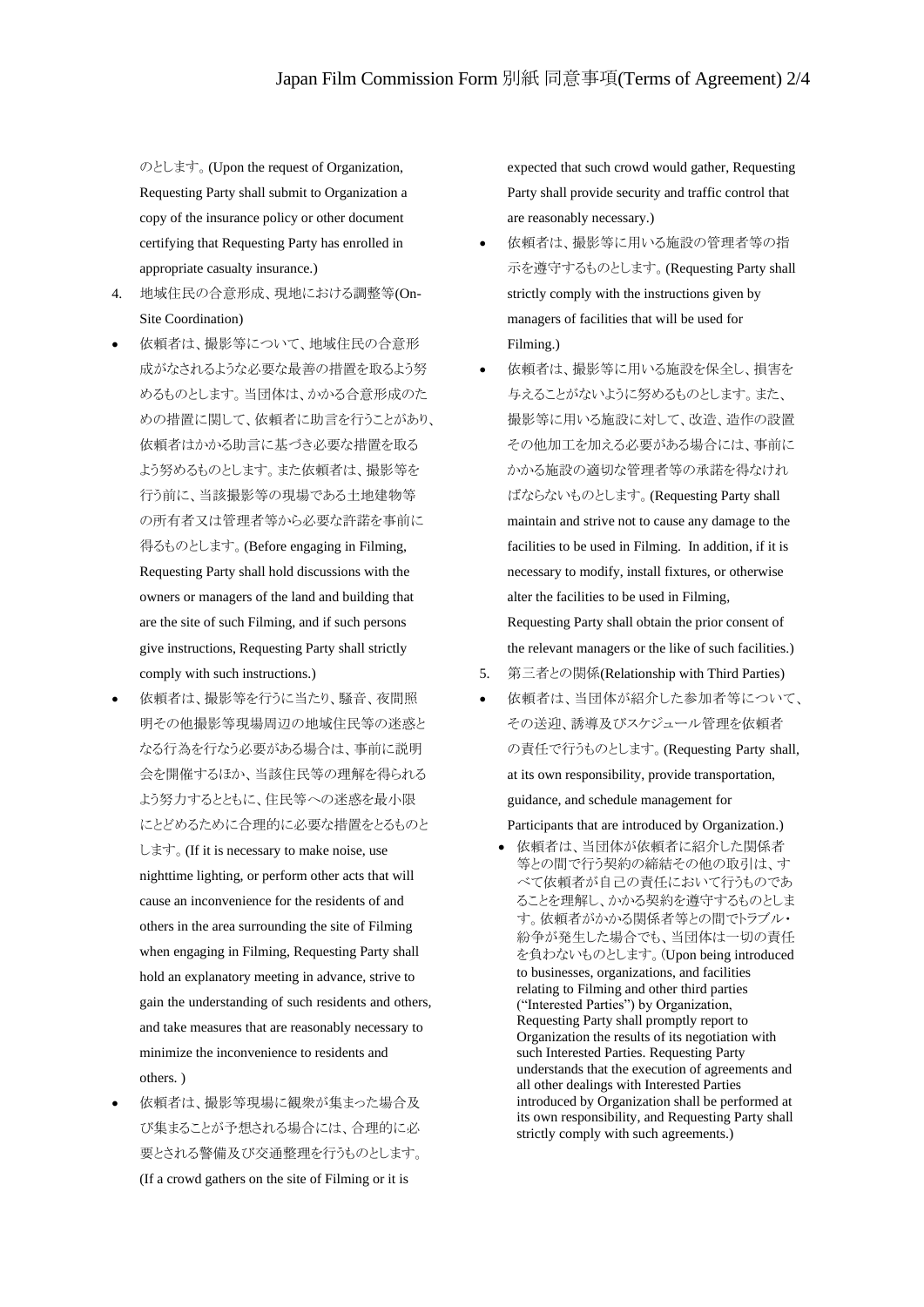- 6. 計画(Plan)
- 依頼者は、撮影内容の詳細及び撮影スケジュー ルその他ロケ支援に必要な情報及び資料を、当 団体の求めに応じて事前に当団体に提出するも のとします。(Upon the request of Organization, Requesting Party shall submit to Organization in advance the details of the filming, filming schedule, and other information and materials necessary for the location filming support.)
- 依頼者は、当団体に提出した撮影内容、撮影スケ ジュールその他の計画に変更が生じた場合には、 直ちに当団体に通知するものとします。

(Requesting Party shall immediately notify Organization if there is a change in the details of the filming, filming schedule, and other plans that are submitted to Organization.)

- 7. 原状回復等(Restoration of Original State and the Like)
- 依頼者は、撮影等が終了した後、撮影等に用い た場所又は施設等を速やかに原状回復させ、か つ清掃するものとします。(After the completion of Filming, Requesting Party shall promptly clean and restore the location, facilities and the like that were used for Filming to their original state.)
	- 依頼者は、撮影等が終了した後速やかに、撮影 等に用いた場所又は施設の現況写真を添えて、 当団体に撮影等の終了を報告するものとします。 (After the completion of Filming, Requesting Party shall promptly report such completion to Organization, attaching a photograph of the current state of the location or facilities used for Filming.)
- 8. ロケ支援の実行(Provision of Location Filming Support)
- 当団体は、依頼者が求めるロケ支援を実行するよ う努めるものとします。(Organization shall strive to provide the location filming support requested by Requesting Party.)
- 具体的なロケ支援の実行にあたっては、依頼者と 当団体は必要な事項について誠実に協議するも

のとします。(Requesting Party and Organization shall discuss in good faith the necessary issues in providing the specific location filming support.)

- 9. 損害賠償(Compensation of Damages)
- 依頼者は、関係者等を含む第三者に損害を与え た場合には、かかる損害を法に従って賠償すると ともに、依頼者の費用と責任でかかる第三者に適 切に対処し、当団体に対していかなる請求等をし ないものとします。(If Requesting Party causes damage to third parties including Interested Parties, Requesting Party shall compensate for such damage in accordance with the law, and shall properly deal with such parties at its own expense and responsibility, and not cause any harm to Organization.)
- 依頼者によって当団体に損害が生じた場合、依 頼者は、当団体に対しかかる損害を賠償するもの とします。(If Organization incurs loss due to Requesting Party, Requesting Party shall compensate Organization for such loss.)
- 10. 免責(Indemnification)
	- 当団体は、無償で依頼者の撮影等に協力する ものであり、依頼者又は第三者が撮影等に関し ていかなる損害を被った場合であっても責任を 負わないものとします。(Since Organization's cooperation with Filming by Requesting Party will be free of charge, Organization shall not be liable for any loss incurred by Requesting Party or third parties in connection with Filming.)
	- 依頼者は、撮影等に関して生じる一切の費用を 負担するものとします。当団体は、撮影等に関 する費用について責任を負わないものとします。 (Requesting Party shall bear all expenses arising in connection with Filming. Organization shall not be liable for expenses in connection with Filming.)
	- 依頼者は、ロケ支援の結果、撮影等に必要な許 可、同意、協力その他十分なロケ支援の成果が 得られない可能性があることを理解し、承諾しま す。当団体は、ロケ支援の成果が依頼者にとっ